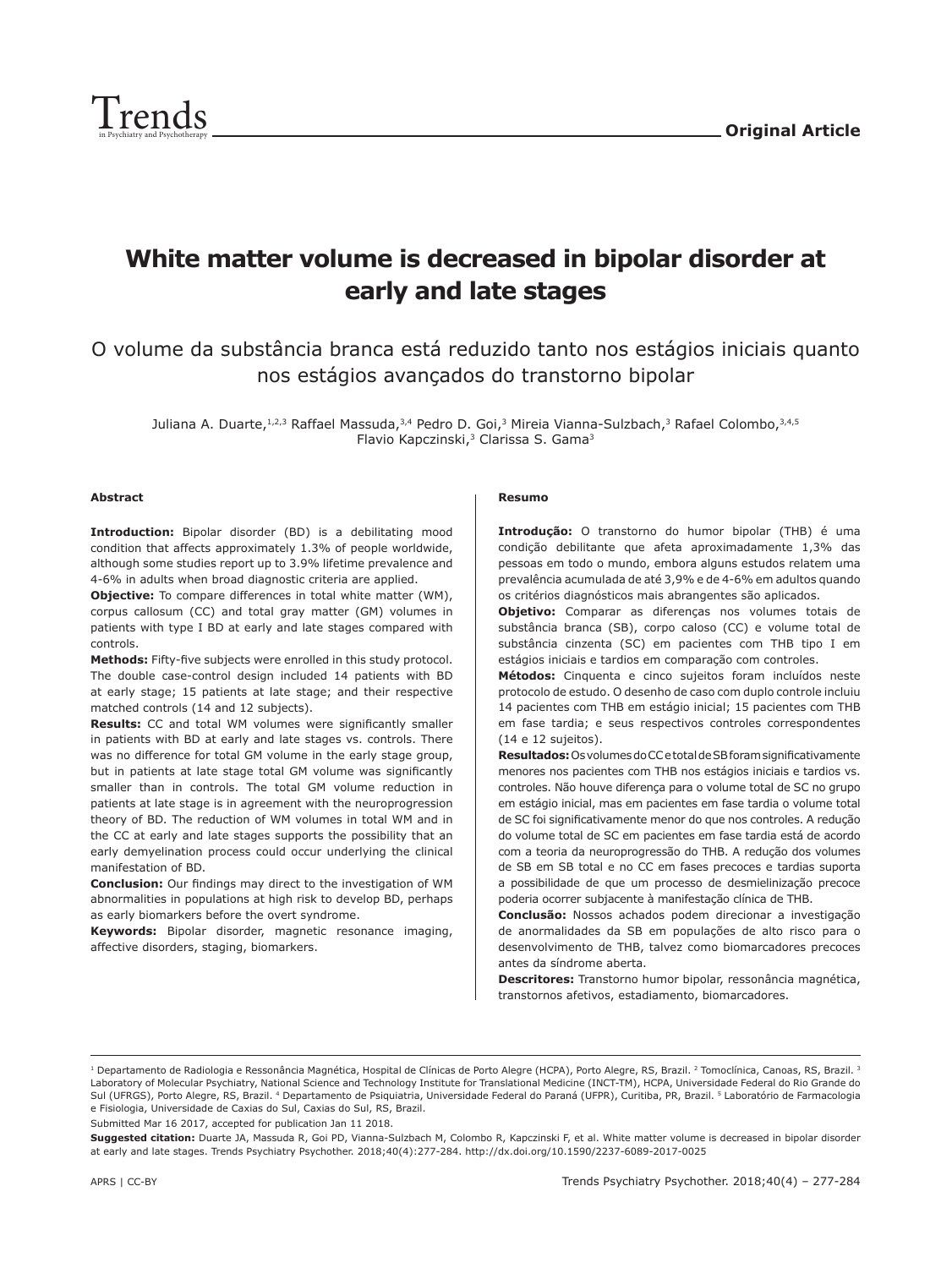# **Introduction**

Bipolar disorder (BD) is a debilitating mood condition that affects approximately 1.3% of people worldwide, $1$ although some studies report up to 3.9% lifetime prevalence2 and 4-6% in adults when broad diagnostic criteria are applied.3

Recurrent episodes influence the outcome of BD by increasing a patient's vulnerability to subsequent episodes and reducing treatment response.<sup>4</sup> An episodedependent deterioration pattern has been widely described in serum biomarkers,<sup>5,6</sup> brain imaging<sup>7,8</sup> and functioning.9-13

Alterations in brain structures have been widely reported in BD, including enlargement of the third and lateral ventricles and reduction in the gray matter (GM) volumes of the orbital and medial prefrontal cortex, ventral striatum and mesotemporal cortex.<sup>1-3</sup> White matter (WM) assessment through structural volumetric imaging has provided evidence of subtle abnormalities in patients with BD compared to healthy volunteers.<sup>14</sup>

The most-studied WM sub-region in BD is the corpus callosum (CC), the largest WM tract that connects the two hemispheres of the brain. Several studies have found that the CC is smaller in patients with BD.15-20 One of them has shown a decrease in volume of the posterior CC in late stage BD, but not in early stage.<sup>21</sup>

These network alterations have been associated with cognitive symptoms of BD, suggesting that WM alterations may occur as an early neuropathological process underpinning the overt cognitive decline.<sup>22</sup> In summary, it is not clear whether WM alterations appear early in the course of BD or present an episodedependent reduction like GM.

The aim of the present study was to compare differences in total WM, CC and total GM volumes in patients with type I BD at early and late stages compared with healthy controls.

## **Methods**

Fifty-five subjects were enrolled in this study protocol: 29 patients and 26 controls matched for age, gender, education and body mass index (BMI). The double case-control design included 14 patients with BD at early stage (individuals who exhibit the same status in the interepisodic period as they did before the onset of BD); 15 patients with BD at late stage (individuals who are unable to maintain personal self-care and to live autonomously); and their respective matched controls (14 and 12 subjects). Patients at early stage had to present a score <36 on the Functioning Assessment Short Test (FAST),<sup>13</sup> and those at late stage a score ≥36. The definition of staging was in accordance with the BD staging model described elsewhere.<sup>23</sup>

All subjects were required to be at least 18 years old and no older than 60. Written informed consent was obtained from all subjects in accordance with the Declaration of Helsinki. The local ethics committee approved the study protocol.

Inclusion criteria for patients were: a) fulfilling Diagnostic and Statistical Manual of Mental Disorders, 4th edition (DSM-IV) criteria for BD  $I^{24}$ ; and b) meeting remission criteria defined as a score <7 on the 17-item Hamilton-Depression Scale (HAM-D)<sup>25</sup> and on the Young Mania Rating Scale (YMRS),<sup>26</sup> for at least one month previous to the assessment. All patients received pharmacological treatment by their psychiatrist according to clinical protocols. Patients with severe clinical illnesses detected during clinical interviews or during review of medical records were excluded.

The control group consisted of healthy volunteers who had neither current or previous history nor firstdegree family history of a major psychiatric disorder, including dementia or mental retardation assessed by the non-patient version of the Structured Clinical Interview for DSM-IV (SCID).

SCID Axis I and Axis II were administered to confirm diagnosis. Sociodemographic, clinical and pharmacological data were collected via a structured interview with the patient and examination of clinical records. The 17-item HAM-D and the YMRS were administered by trained raters to assess depressive and manic symptoms, respectively.

Magnetic resonance imaging (MRI) data were obtained using a Philips Achieva 1.5 Tesla scanner (Amsterdam, the Netherlands). T1 high resolution sagittal 3D magnetization-prepared rapid gradient-echo (MPRAGE) images were acquired with NEX=1, image matrix=256×232, flip angle=8 degrees, echo time=4 ms, repetition time=8.63 ms, and voxel size  $1 \times 1 \times 1$ mm<sup>3</sup>, yielding 160 slices.

Cortical and subcortical volumetric segmentations were performed with the FreeSurfer image analysis suite version 5.1.0 (http://surfer.nmr.mgh.harvard.edu/). The process includes motion correction, removal of non-brain tissue,27 automated Talairach transformation, segmentation of subcortical WM and deep GM volumetric structures,<sup>28,29</sup> intensity normalization,<sup>30</sup> tessellation of the GM/WM boundary, automated topology correction, 31,32 and surface deformation following intensity gradients to optimally place the gray/white and gray/cerebrospinal fluid borders at the location where the greatest shift in intensity defines the transition to the other tissue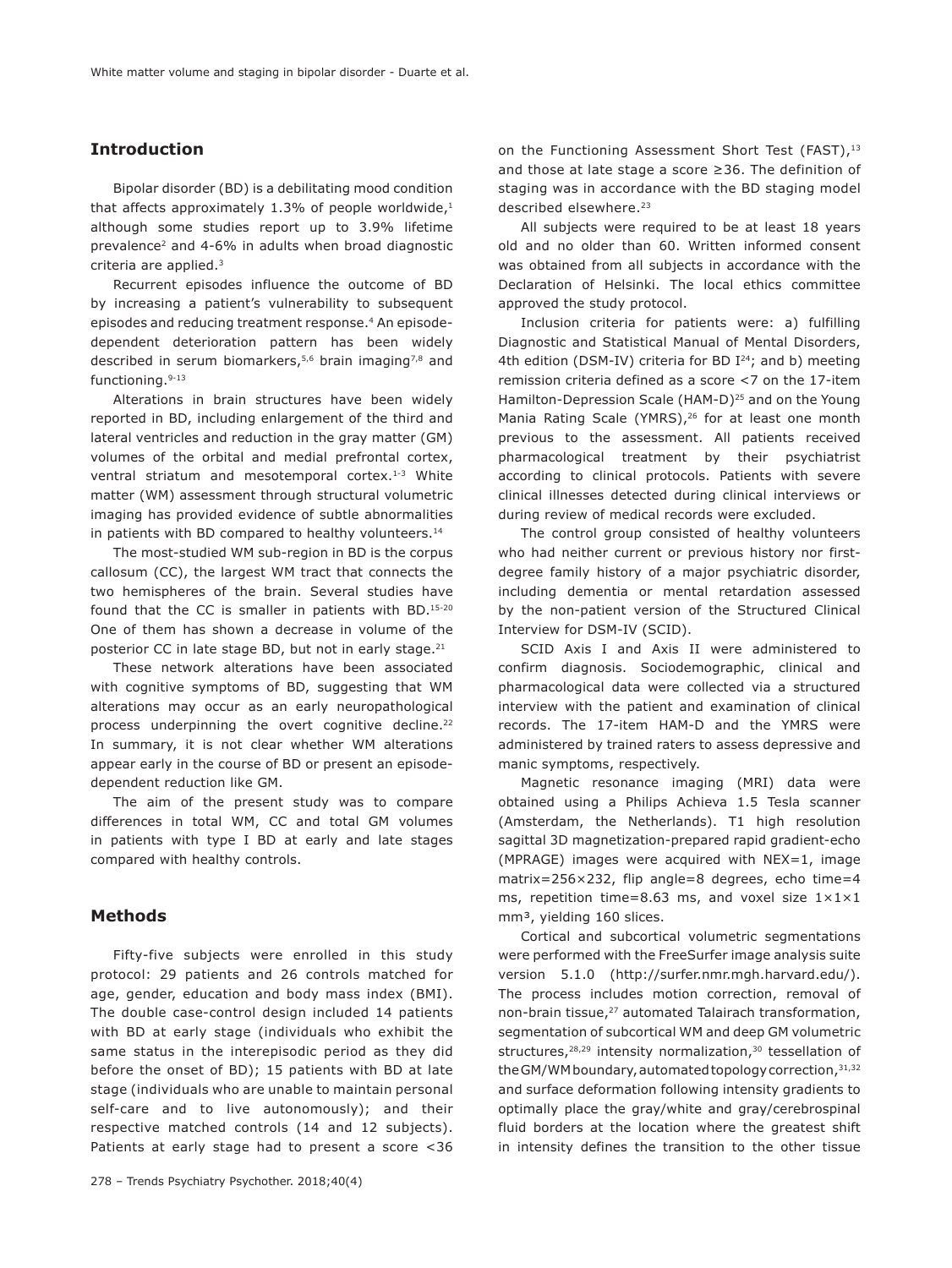class.33-35 Previous studies have shown that subcortical segmentations performed with the FreeSurfer software are reliable when compared to manual segmentation.<sup>28,36</sup> All images were processed and checked by the same researcher. Intracranial volume was regressed out from the volumes of CC, WM, and GM.

Demographic and clinical characteristics were analyzed using the chi-square, Mann-Whitney or Student's *t* tests. Descriptive analyses are presented as mean (standard deviation) or median (interquartile range); p-values <0.05 were considered significant. Appropriate tests were used for parametric or nonparametric distribution.

## **Results**

The subjects' general characteristics are summarized in Table 1. Data of patients with BD are presented in Table 2. CC ( $p = 0.035$  for early;  $p = 0.028$  for late stage groups) and total WM volumes ( $p = 0.005$  for early;  $p = 0.021$  for late stage) were significantly smaller in patients with BD than in controls. There was no difference for total GM volume in the early stage group ( $p = 0.306$ ) vs. controls. Total GM volume was significantly smaller in patients with BD at late stage compared to controls ( $p = 0.001$ ). Volumetric results are shown in Figure 1.

# **Discussion**

To our knowledge, this is the first study to examine CC, total WM and total GM volumes in patients with BD at early and late stages compared to matched controls. CC and total WM volumes were decreased in patients with BD at early and late stages; total GM volume was decreased in patients at late stage, but not at early stage, when compared to matched controls.

The hypothesis of different patterns of changes in brain morphology over the course of BD<sup>37</sup> is widely supported by many authors.<sup>1-3,14,38-40</sup> Illness progression or neuroprogression, $41$  a term that explains the pathological reorganization of the central nervous system (CNS) as a consequence of recurrent mood episodes and their influence on BD outcomes, has been used to explain vulnerability to subsequent episodes and changes in treatment response.4 The

|                                | Early stage   |                             |             | Late stage    |                             |             |
|--------------------------------|---------------|-----------------------------|-------------|---------------|-----------------------------|-------------|
|                                | $BD (n=14)$   | <b>Controls</b><br>$(n=14)$ | p-value     | BD $(n=15)$   | <b>Controls</b><br>$(n=12)$ | p-value     |
| Sex (male/female)              | 4/10          | 6/8                         | $0.430*$    | 4/8           | 8/7                         | $0.299*$    |
| Age (years), mean (SD)         | 40.79 (14.22) | 39.93 (10.03)               | $0.855^{+}$ | 52.07 (11.08) | 52.15 (11.08)               | $0.985^{+}$ |
| No. years at school, mean (SD) | 10.29(3.17)   | 11.18 (2.76)                | $0.434^{+}$ | 8.17(2.04)    | 8.80 (2.37)                 | $0.470^{+}$ |
| BMI, mean (SD)                 | 26.80 (5.49)  | 27.50 (3.85)                | $0.680^{+}$ | 31.31 (6.92)  | 27.54 (5.67)                | $0.133^{+}$ |
| FAST, median (IQR)             | 12 (18.25)    | 9(7.5)                      | $0.151*$    | 43 (16)       | 5(2)                        | $0.001*$    |
| Marital status, n (%)          |               |                             |             |               |                             |             |
| Single                         | 2(14.29)      | 2(12.29)                    | $0.492*$    | 5(33.33)      | 1(8.33)                     | $0.367*$    |
| Married                        | 10 (71.43)    | 10 (71.43)                  |             | 5(33.33)      | 7(58.34)                    |             |
| Divorced                       | 1(7.14)       | 2(14.28)                    |             | 3(20)         | 3(25)                       |             |
| Widowed                        | 1(7.14)       | 0                           |             | 2(13.34)      | 1(8.33)                     |             |
| Work situation, n (%)          |               |                             |             |               |                             |             |
| Employed                       | 12 (85.71)    | 14 (100)                    | $0.379*$    | 2(13.33)      | 12 (100)                    | $0.001*$    |
| Unemployed                     | 2(14.29)      | 0                           |             | 2(13.33)      | $\mathbf 0$                 |             |
| <b>Medical benefits</b>        | 0             | 0                           |             | 6(40)         | 0                           |             |
| Invalidity                     | 0             | 0                           |             | 5(33.34)      | 0                           |             |

**Table 1 -** Characteristics of healthy controls and patients with BD

 $BD =$  bipolar disorder; BMI = body mass index; IOR = interquartile range; SD = standard deviation.

p-values in bold font are statistically significant.

\* Qui-square; † Student's *t* test; ‡ Mann-Whitney test.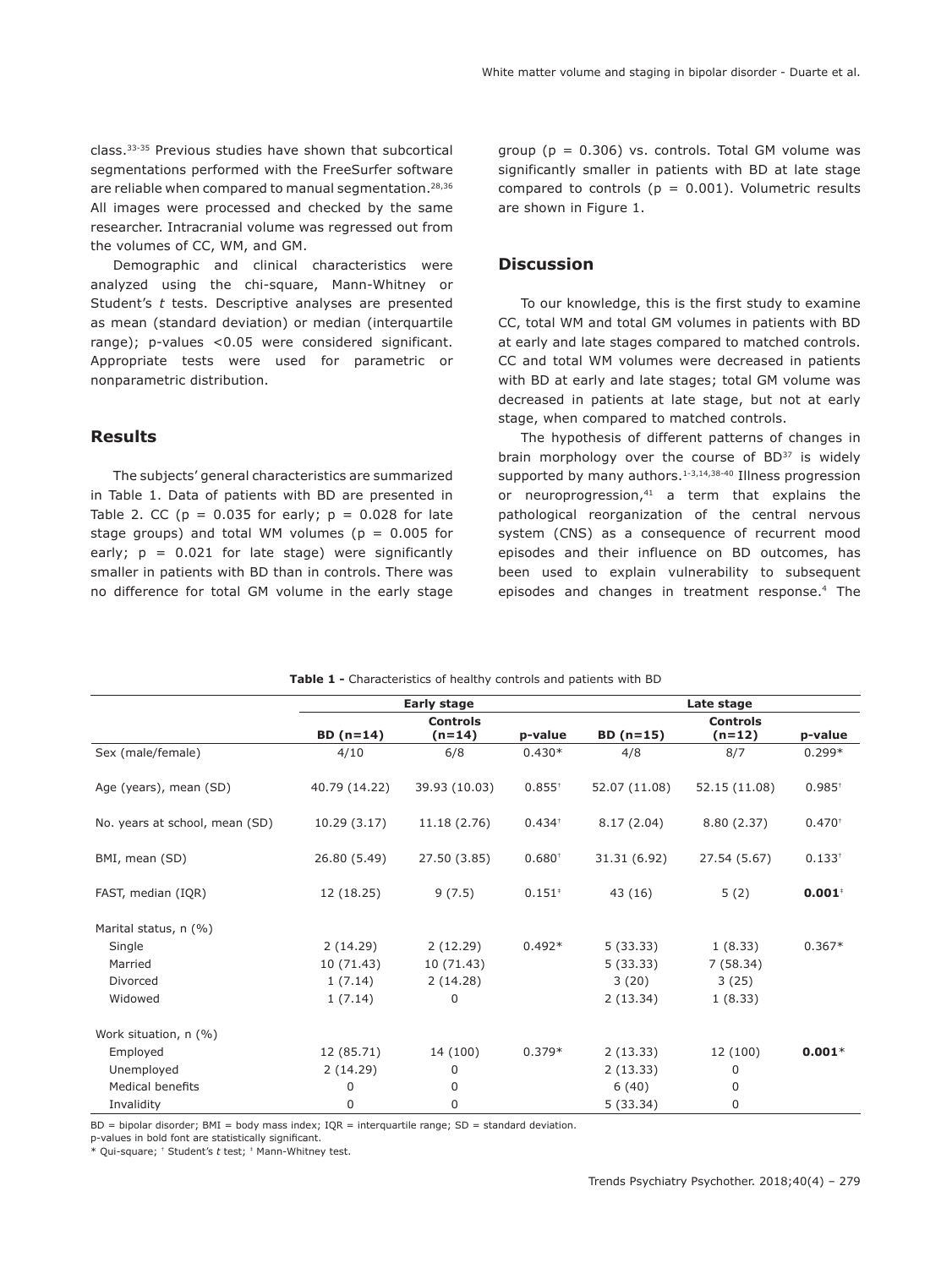neuroprogression pattern has been widely described in serum biomarkers,  $5,6$  functioning,  $9-13$  cognitive performance, $42,43$  and brain imaging.  $7,8,40$  The classical brain findings in BD are a result of GM reduction, including enlargement of the third and lateral ventricles and reduction in total GM volumes of the orbital and medial prefrontal cortex, ventral striatum and mesotemporal cortex.1-3 These changes also seem to be related to illness progression.40

Conversely, a number of studies have shown that the CC may play a significant role in the pathophysiology of BD38,39 and highlight the importance of WM alterations in underpinning the clinical presentation of BD.37 The CC is the main interhemispheric commissure and is crucial for interhemispheric communication and cognitive processes.38,39 CC abnormalities may lead to altered interhemispheric communication, which could be relevant for the pathophysiology of the cognitive disturbances present in patients with BD.44-46 It is

also possible that reduced CC volume is secondary to abnormalities of glial cells.<sup>47</sup> Glia, especially oligodendrocytes and the myelin that they produce, are essential in achieving and maintaining optimal brain function.48 In humans, approximately 50% of the WM volume is composed of myelin, demonstrating that changes in volume can have serious functional repercussions.49 Myelination can increase the speed of propagation of electrical information by  $\sim$ 100 times. At the same time, there is a 30-fold reduction in the refractory period, increasing the number of action potentials propagated per unit time. Taken together, these changes increase connectivity and promote a 3000-fold increase in the brain's information-processing capacity, which is essential for the maintenance of cognition.<sup>48,50</sup> The continuum of increasing myelin vulnerability resulting from the protracted myelination that underlies disease phenotypes have been reported in BD.<sup>51</sup>

|                              | BD early $(n=14)$ | BD late $(n=15)$ | p-value     |
|------------------------------|-------------------|------------------|-------------|
| Illness duration (years)     | 8(7.5)            | 18 (23.75)       | $0.017*$    |
| No. mood episodes            | 5(4)              | 16(26.5)         | $< 0.0001*$ |
| Suicide attempts             | 2(0)              | 1(1)             | $0.023*$    |
| No. hospitalizations         | 2(2.5)            | 3(4)             | $0.093*$    |
| HAM-D                        | 0(2)              | 5(2.5)           | $0.011*$    |
| <b>YMRS</b>                  | 0(2)              | 1(2.5)           | 0.572       |
| No. patients under, n (%)    |                   |                  | $0.003^{+}$ |
| One drug                     | 7(50)             | $\mathbf 0$      |             |
| Two drugs                    | 6(42.9)           | 5(33.33)         |             |
| Three drugs                  | $\mathbf 0$       | 5(33.33)         |             |
| Four drugs                   | 1(7.1)            | 4(26.67)         |             |
| Five or more drugs           | 0                 | 1(6.67)          |             |
| No. patients under clozapine | $\mathbf 0$       | 5                | $0.042^{+}$ |
| No. patients under, n (%)    | 9(64.3)           | 5(41.7)          |             |
| Lithium                      | 9(64.3)           | 9(75)            |             |
| Anticonvulsants              | 6(42.9)           | 12 (100)         |             |
| Atypical antipsychotics      | 0                 | 4(33.3)          |             |
| Typical antipsychotics       | 4(28.6)           | 2(16.7)          |             |
| Antidepressants              | 0                 | 4(33.3)          |             |
| Benzodiazepines              |                   |                  |             |

**Table 2 -** Characteristics of patients with BD

Data presented as median (interquartile range), unless otherwise specified.

BD = bipolar disorder; HAM-D = 17-item Hamilton-Depression Scale; YMRS = Young Mania Rating Scale.

p-values in bold font are statistically significant.

\* Mann-Whitney test; † Chi-square test.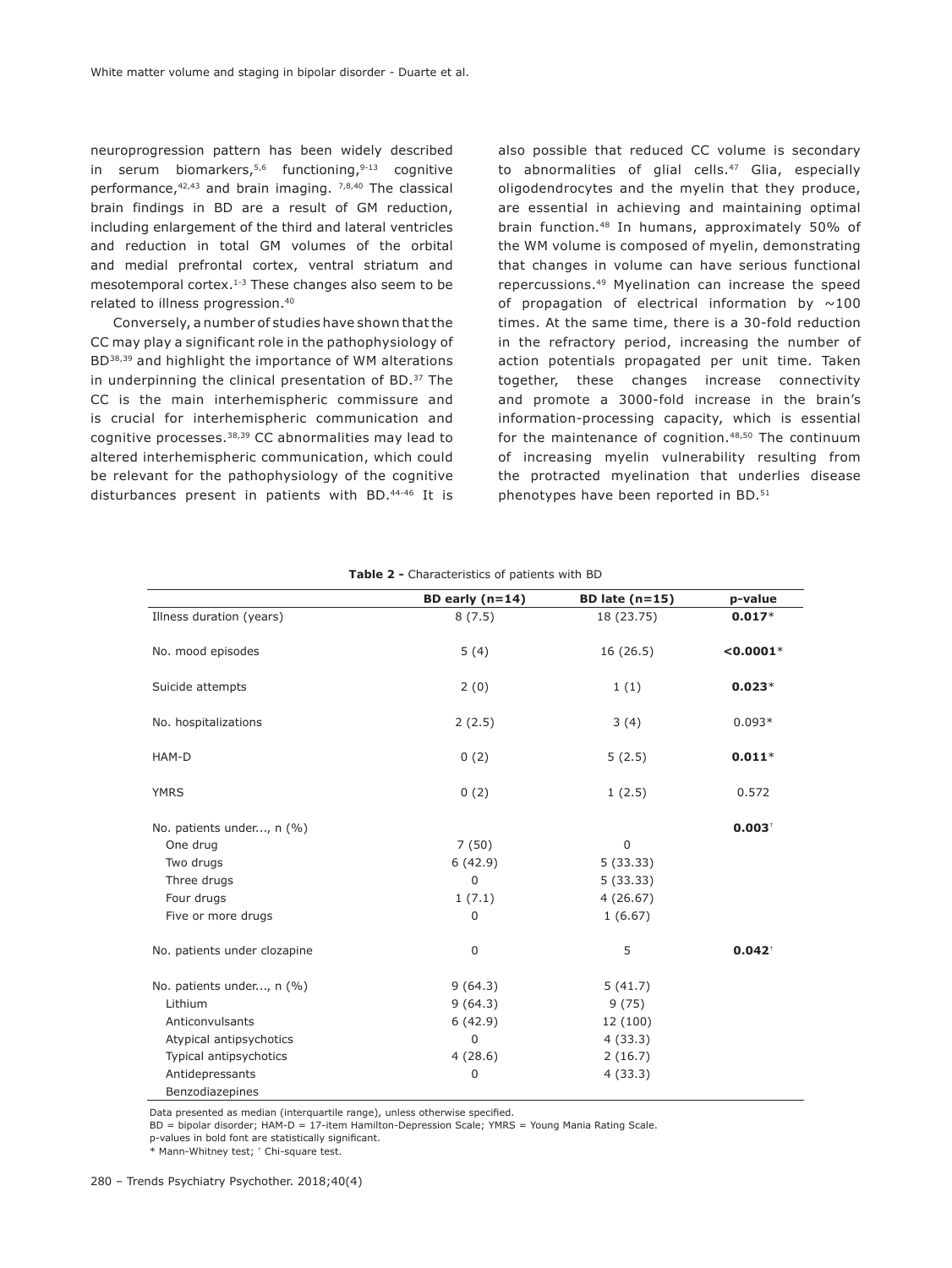

**Figure 1 -** A) Box-plot of total corpus callosum size in patients at early and late BD and their matched controls. Median levels are indicated by horizontal lines (Mann-Whitney: control early vs. BD early, p = 0.035; control late vs. BD late, p = 0.028). B) Box-plot of total white matter volume in patients with BD and their matched controls. Median levels are indicated by horizontal lines (Mann-Whitney: control early vs. BD early, p = 0.005; control late vs. BD late, p = 0.021). C) Box-plot of total gray matter volume in patients with BD and their matched controls. Median levels are indicated by horizontal lines (Mann-Whitney: control early vs. BD early,  $p =$ 0.306; control late vs. BD late,  $p = 0.001$ ). BD = bipolar disorder.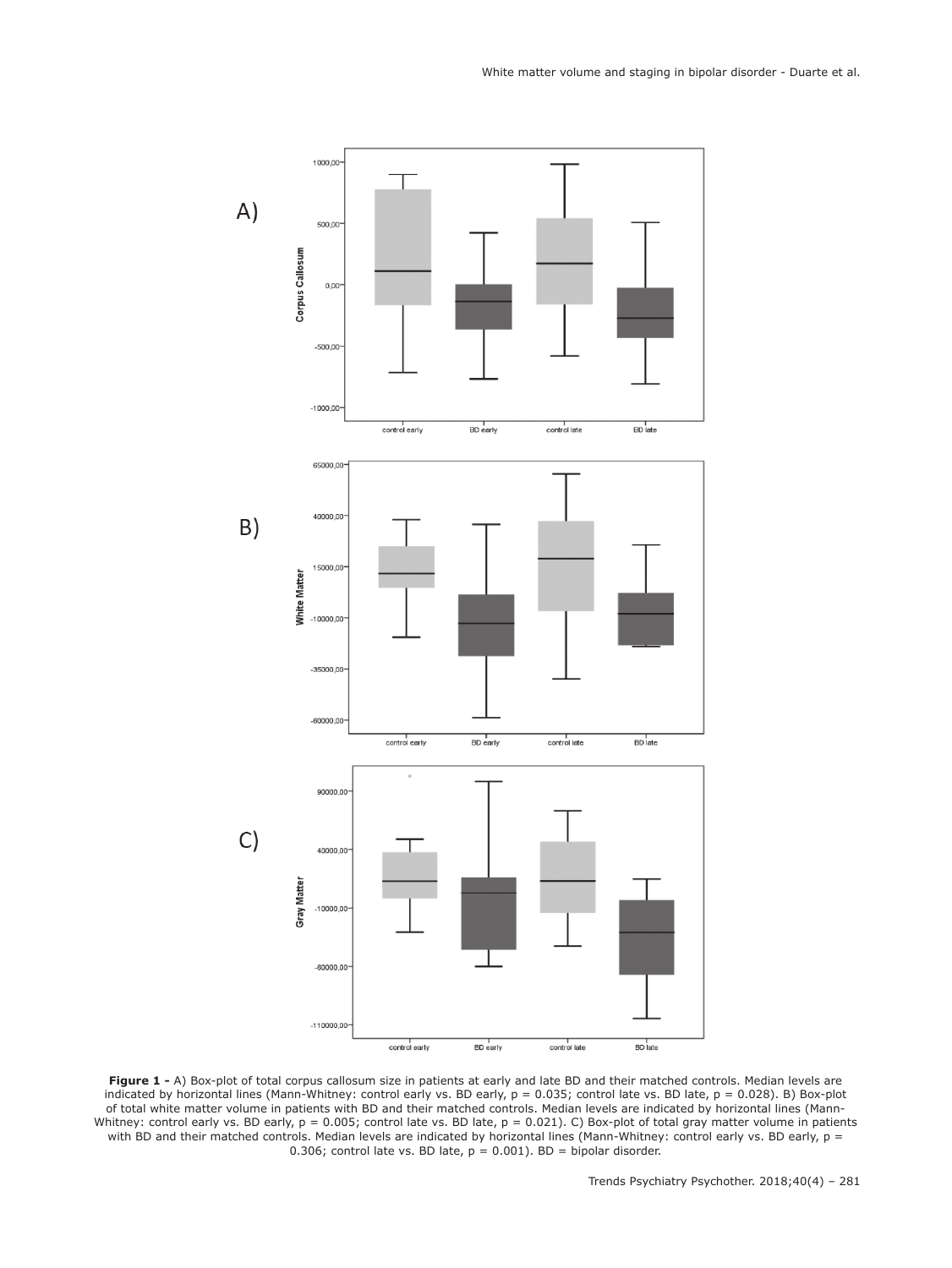WM in general and CC in particular seem to be especially vulnerable to perceived stress<sup>52</sup> and have been shown to be impaired by stressful events and trauma.<sup>53,54</sup> Reductions in CC volume have been demonstrated in both children<sup>55</sup> and adults with post-traumatic stress disorder (PTSD).56,57 Although there is robust evidence of gross WM involvement in BD, the origin of these abnormalities remains unclear. Evidence suggests that neuronal metabolic disorders, inflammation and mitochondrial dysfunction are associated with demyelination and functional deterioration in BD.<sup>41,58</sup> Some of these changes may be mediated by decrease in the activity of protein kinase B (Akt) and increase in the activity of glycogen synthase kinase 3β (GSK-3β). Activation of GSK-3 β increases inflammation and promotes demyelination, while inactivation by phosphorylation of this protein acts in the opposite way.48 As a matter of fact, structural MRI studies have found abnormalities in volume, signal intensity and microstructure in patients suffering from BD.16,59,60

The increasing attention devoted to WM disruption in other neuropsychiatric conditions, such as multiple sclerosis (MS), has allowed to draw an analogy considering the inflammatory processes and clinical progression of WM abnormalities. BD has a welldocumented inflammatory component<sup>61-65</sup> that could exert deleterious effects on glia components, such as myelin,48,51,66,67 and also on WM, as mentioned before. Current findings reinforce the presence of WM abnormalities at the first episode, $37$  differently from GM findings, which show an episode-dependent deterioration pattern<sup>40</sup> along with cognitive and functioning decline.<sup>13,42</sup>

Our findings support the growing body of evidence that patients with BD have smaller total WM volume, particularly in the CC, compared to controls, in line with previous studies.16,59,60 A meta-analysis of MRI studies showed reduction of total intracranial and WM volumes in patients with BD at first episode, but not of GM and whole brain volumes.<sup>37</sup> These meta-analytical findings are in line with our results of decreased CC and total WM volumes in patients with BD at early stage, but in contrast with others that report decrease of CC volume only in patients at late stage.<sup>21</sup>

Albeit innovative, the present study has important limitations that must be pointed out. First, the use of structural MRI to assess WM may not detect subtle alterations. The 1.5-Tesla equipment may not have been able to assess those volumes compared to higher definition scanners. The heterogeneous nature of BD could also highlight non-pathological volumetric particularities. Also, the reduced number of participants in each group is a crucial limitation. Larger groups could reach more powerful results and differences among groups. For the same reason, this study was not able to investigate the characteristics of individual pharmacological treatments, which could contribute to volumetric differences. Another limitation of this study was that we could not evaluate the effect of psychotic symptoms.

In conclusion, even considering the limitations of the sample size and cross-sectional design of this study, the total GM volume reduction observed in patients at late stage is in agreement with the neuroprogression theory in BD. The reduction of WM volumes in total WM and in the CC at both early and late stages of the disease is consistent with the disconnection syndrome of frontal and subcortical regions described since the early stage of the illness.<sup>37</sup> These findings on WM, added to the current evidence, support the possibility that an early demyelination process could occur underlying BD symptoms. Our findings, together with current literature, direct to the need to investigate WM abnormalities in populations at high risk to develop BD, perhaps as early biomarkers before the overt syndrome.

## **Acknowledgements**

This work was supported by Conselho Nacional de Desenvolvimento Científico e Tecnológico (CNPq) and Coordenação de Aperfeiçoamento de Pessoal de Nível Superior (CAPES; grants CNPq Universal 443526/2014- 1 and 470326/2011-5; CNPq Produtividade em Pesquisa 304443/2014-0) and by Fundação de Amparo à Pesquisa do Estado do Rio Grande do Sul (FAPERGS; PRONEM 11/2057-2).

## **Disclosure**

Flavio Kapczinski has received grant/research support from AstraZeneca, Eli Lilly, Janssen-Cilag, Servier, CNPq, CAPES, NARSAD, and the Stanley Medical Research Institute; has been a member of the speakers' boards of Astra-Zeneca, Eli Lilly, Janssen, and Servier; and has served as a consultant for Servier. Clarissa S. Gama has served as a paid speaker for Lundbeck and as a consultant/speaker for Roche, Pfizer, Daichii-Sankyo, and Actelion. No other conflicts of interest declared concerning the publication of this article.

# **References**

1. Smith DJ, Nicholl BI, Cullen B, Martin D, Ul-Haq Z, Evans J, et al. Prevalence and characteristics of probable major depression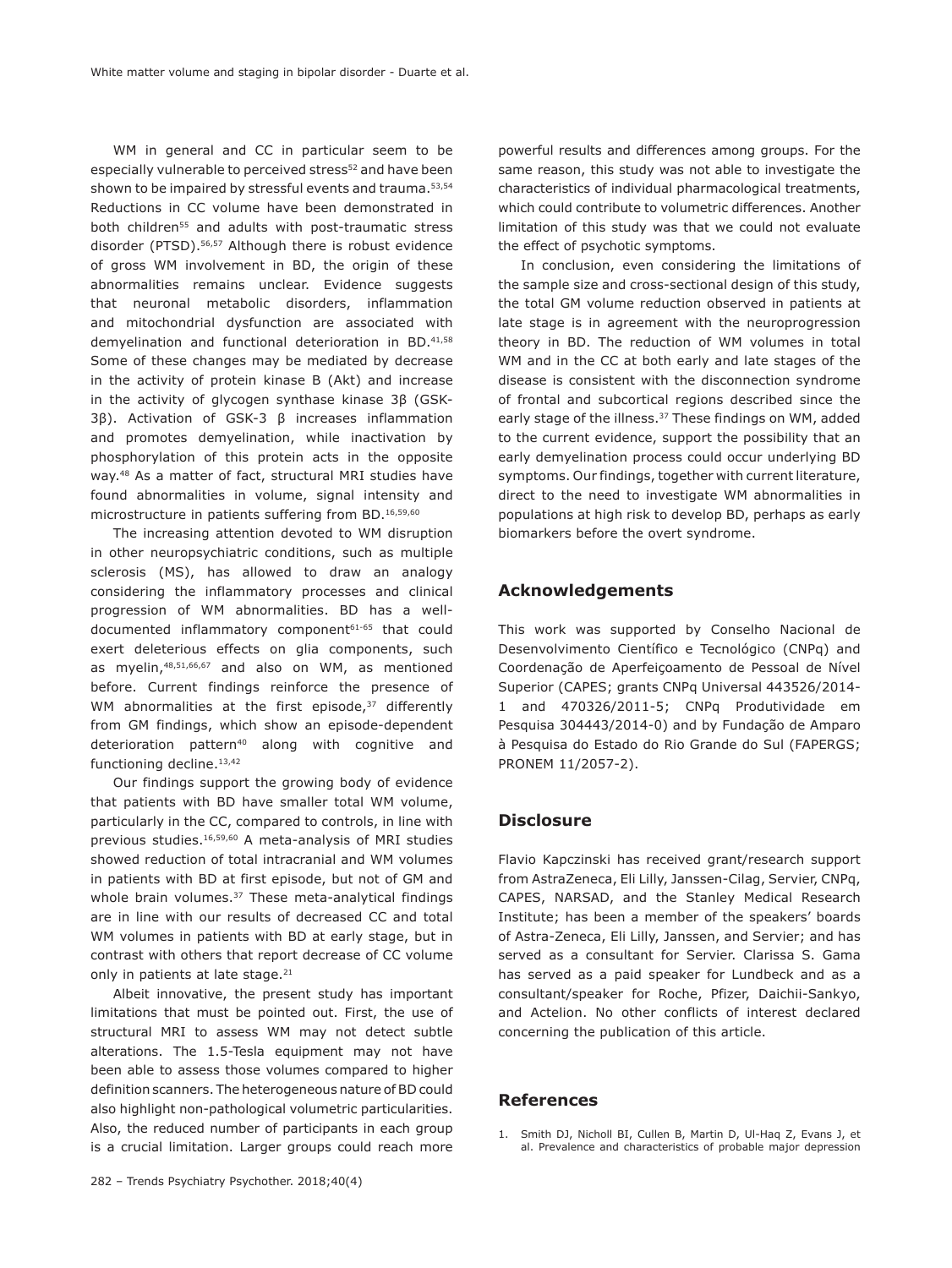and bipolar disorder within UK biobank: cross-sectional study of 172,751 participants. PLoS One. 2013;8:e75362.

- 2. Kessler RC, Berglund P, Demler O, Jin R, Merikangas KR, Walters EE. Lifetime prevalence and age-of-onset distributions of DSM-IV disorders in the National Comorbidity Survey Replication. Arch Gen Psychiatry. 2005;62:593-602.
- 3. Johnson KR, Johnson SL. Cross-national prevalence and cultural correlates of bipolar I disorder. Soc Psychiatry Psychiatr Epidemiol. 2014;49:1111-7.
- 4. Leow A, Ajilore O, Zhan L, Arienzo D, GadElkarim J, Zhang A, et al. Impaired inter-hemispheric integration in bipolar disorder revealed with brain network analyses. Biol Psychiatry. 2013;73:183-93.
- 5. Oertel-Knöchel V, Reinke B, Alves G, Jurcoane A, Wenzler S, Prvulovic D, et al. Frontal white matter alterations are associated with executive cognitive function in euthymic bipolar patients. J Affect Disord. 2014;155:223-33.
- 6. Torgerson CM, Irimia A, Leow AD, Bartzokis G, Moody TD, Jennings RG, et al. DTI tractography and white matter fiber tract characteristics in euthymic bipolar I patients and healthy control subjects. Brain Imaging Behav. 2013;7:129-39.
- 7. Benedetti F, Yeh PH, Bellani M, Radaelli D, Nicoletti MA, Poletti S, et al. Disruption of white matter integrity in bipolar depression as a possible structural marker of illness. Biol Psychiatry. 2011;69:309-17.
- 8. Wessa M, Houenou J, Leboyer M, Chanraud S, Poupon C, Martinot JL, et al. Microstructural white matter changes in euthymic bipolar patients: a whole-brain diffusion tensor imaging study. Bipolar Disord. 2009;11:504-14.
- Wang F, Kalmar JH, He Y, Jackowski M, Chepenik LG, Edmiston EE, et al. Functional and structural connectivity between the perigenual anterior cingulate and amygdala in bipolar disorder. Biol Psychiatry. 2009;66:516-21.
- 10. Zanetti MV, Jackowski MP, Versace A, Almeida JR, Hassel S, Duran FL, et al. State-dependent microstructural white matter changes in bipolar I depression. Eur Arch Psychiatry Clin Neurosci. 2009;259:316-28.
- 11. Mahon K, Wu J, Malhotra AK, Burdick KE, DeRosse P, Ardekani BA, et al. A voxel-based diffusion tensor imaging study of white matter in bipolar disorder. Neuropsychopharmacology. 2009;34:1590-600.
- 12. Versace A, Almeida JR, Hassel S, Walsh ND, Novelli M, Klein CR, et al. Elevated left and reduced right orbitomedial prefrontal fractional anisotropy in adults with bipolar disorder revealed by tractbased spatial statistics. Arch Gen Psychiatry. 2008;65:1041-52.
- 13. Rosa AR, Magalhães PV, Czepielewski L, Sulzbach MV, Goi PD, Vieta E, et al. Clinical staging in bipolar disorder: focus on cognition and functioning. J Clin Psychiatry. 2014;75:e450-6.
- 14. Mahon K, Burdick KE, Szeszko PR. A role for white matter abnormalities in the pathophysiology of bipolar disorder. Neurosci Biobehav Rev. 2010;34:533-54.
- 15. Arnone D, McIntosh AM, Chandra P, Ebmeier KP. Meta-analysis of magnetic resonance imaging studies of the corpus callosum in bipolar disorder. Acta Psychiatr Scand. 2008;118:357-62.
- 16. Atmaca M, Ozdemir H, Yildirim H. Corpus callosum areas in firstepisode patients with bipolar disorder. Psychol Med. 2007;37:699- 704.
- 17. Brambilla P, Nicoletti MA, Sassi RB, Mallinger AG, Frank E, Kupfer DJ, et al. Magnetic resonance imaging study of corpus callosum abnormalities in patients with bipolar disorder. Biol Psychiatry. 2003;54:1294-7.
- 18. Coffman JA, Bornstein RA, Olson SC, Schwarzkopf SB, Nasrallah HA. Cognitive impairment and cerebral structure by MRI in bipolar disorder. Biol Psychiatry. 1990;27:1188-96.
- 19. Hauser P, Dauphinais ID, Berrettini W, DeLisi LE, Gelernter J, Post RM. Corpus callosum dimensions measured by magnetic resonance imaging in bipolar affective disorder and schizophrenia. Biol Psychiatry. 1989;26:659-68.
- 20. Walterfang M, Wood AG, Reutens DC, Wood SJ, Chen J, Velakoulis D, et al. Corpus callosum size and shape in first-episode affective and schizophrenia-spectrum psychosis. Psychiatry Res. 2009;173:77-82.
- 21. Lavagnino L, Cao B, Mwangi B, Wu MJ, Sanches M, Zunta-Soares GB, et al. Changes in the corpus callosum in women with latestage bipolar disorder. Acta Psychiatr Scand. 2015;131:458-64.
- 22. Schneider MR, DelBello MP, McNamara RK, Strakowski SM, Adler CM. Neuroprogression in bipolar disorder. Bipolar Disord. 2012;14:356-74.
- 23. Kapczinski F, Magalhães PV, Balanzá-Martinez V, Dias VV, Frangou S, Gama CS, et al. Staging systems in bipolar disorder: an

International Society for Bipolar Disorders Task Force Report. Acta Psychiatr Scand. 2014;130:354-63.

- 24. First MB, Spitzer RL, Gibbon M, Williams JB. Structured Clinical Interview for DSM-IV (SCID). New York: Department of Psychiatry, College of Physicians and Surgeons, Columbia University; 1988.
- 25. Hamilton M. A rating scale for depression. J Neurol Neurosurg Psychiatry. 1960;23:56-62.
- 26. Young RC, Biggs JT, Ziegler VE, Meyer DA. A rating scale for mania: reliability, validity and sensitivity. Br J Psychiatry. 1978;133:429-35.
- 27. Ségonne F, Dale AM, Busa E, Glessner M, Salat D, Hahn HK, et al. A hybrid approach to the skull stripping problem in MRI. Neuroimage. 2004;22:1060-75.
- 28. Lancaster JL, Rainey LH, Summerlin JL, Freitas CS, Fox PT, Evans AC, et al. Automated labeling of the human brain: a preliminary report on the development and evaluation of a forward-transform method. Hum Brain Mapp. 1997;5:238-42.
- 29. Fischl B, Salat DH, van der Kouwe AJ, Makris N, Ségonne F, Quinn BT, et al. Sequence-independent segmentation of magnetic resonance images. Neuroimage. 2004;23 Suppl 1:S69-84.
- 30. Sled JG, Zijdenbos AP, Evans AC. A nonparametric method for automatic correction of intensity nonuniformity in MRI data. IEEE Trans Med Imaging. 1998;17:87-97.
- 31. Fischl B, Liu A, Dale AM. Automated manifold surgery: constructing geometrically accurate and topologically correct models of the human cerebral cortex. IEEE Trans Med Imaging. 2001;20:70- 80.
- 32. Ségonne F, Pacheco J, Fischl B. Geometrically accurate topologycorrection of cortical surfaces using nonseparating loops. IEEE Trans Med Imaging. 2007;26:518-29.
- 33. Dale AM, Fischl B, Sereno MI. Cortical surface-based analysis. Segmentation and surface reconstruction. Neuroimage 1999;9:179-94.
- 34. Dale AM, Sereno MI. Improved localizadon of cortical activity by combining EEG and MEG with MRI cortical surface reconstruction: a linear approach. J Cogn Neurosci. 1993;5:162-76.
- 35. Fischl B, Dale AM. Measuring the thickness of the human cerebral cortex from magnetic resonance images. Proc Natl Acad Sci U S A. 2000;97:11050-5.
- 36. Tae WS, Kim SS, Lee KU, Nam EC, Kim KW. Validation of hippocampal volumes measured using a manual method and two automated methods (FreeSurfer and IBASPM) in chronic major depressive disorder. Neuroradiology. 2008;50:569-81.
- 37. Vita A, De Peri L, Sacchetti E. Gray matter, white matter, brain, and intracranial volumes in first-episode bipolar disorder: a metaanalysis of magnetic resonance imaging studies. Bipolar Disord. 2009;11:807-14.
- 38. Gazzaniga MS. Cerebral specialization and interhemispheric communication: does the corpus callosum enable the human condition? Brain. 2000;123 (Pt 7):1293-326.
- 39. Sánchez MM, Hearn EF, Do D, Rilling JK, Herndon JG. Differential rearing affects corpus callosum size and cognitive function of rhesus monkeys. Brain Res. 1998;812:38-49.
- 40. Strakowski SM, DelBello MP, Zimmerman ME, Getz GE, Mills NP, Ret J, et al. Ventricular and periventricular structural volumes in first- versus multiple-episode bipolar disorder. Am J Psychiatry. 2002;159:1841-7.
- 41. Berk M, Kapczinski F, Andreazza AC, Dean OM, Giorlando F, Maes M, et al. Pathways underlying neuroprogression in bipolar disorder: focus on inflammation, oxidative stress and neurotrophic factors. Neurosci Biobehav Rev. 2011;35:804-17.
- 42. Lebowitz BK, Shear PK, Steed MA, Strakowski SM. Verbal fluency in mania: relationship to number of manic episodes. Neuropsychiatry Neuropsychol Behav Neurol. 2001;14:177-82.
- 43. Burdick KE, Ketter TA, Goldberg JF, Calabrese JR. Assessing cognitive function in bipolar disorder: challenges and recommendations for clinical trial design. J Clin Psychiatry. 2015;76:e342-50.
- 44. Borkowska A, Rybakowski JK. Neuropsychological frontal lobe tests indicate that bipolar depressed patients are more impaired than unipolar. Bipolar Disord. 2001;3:88-94.
- 45. El-Badri SM, Ashton CH, Moore PB, Marsh VR, Ferrier IN. Electrophysiological and cognitive function in young euthymic patients with bipolar affective disorder. Bipolar Disord. 2001;3:79-87.
- 46. Wilder-Willis KE, Sax KW, Rosenberg HL, Fleck DE, Shear PK, Strakowski SM. Persistent attentional dysfunction in remitted bipolar disorder. Bipolar Disord. 2001;3:58-62.
- 47. Ongür D, Drevets WC, Price JL. Glial reduction in the subgenual prefrontal cortex in mood disorders. Proc Natl Acad Sci U S A. 1998;95:13290-5.